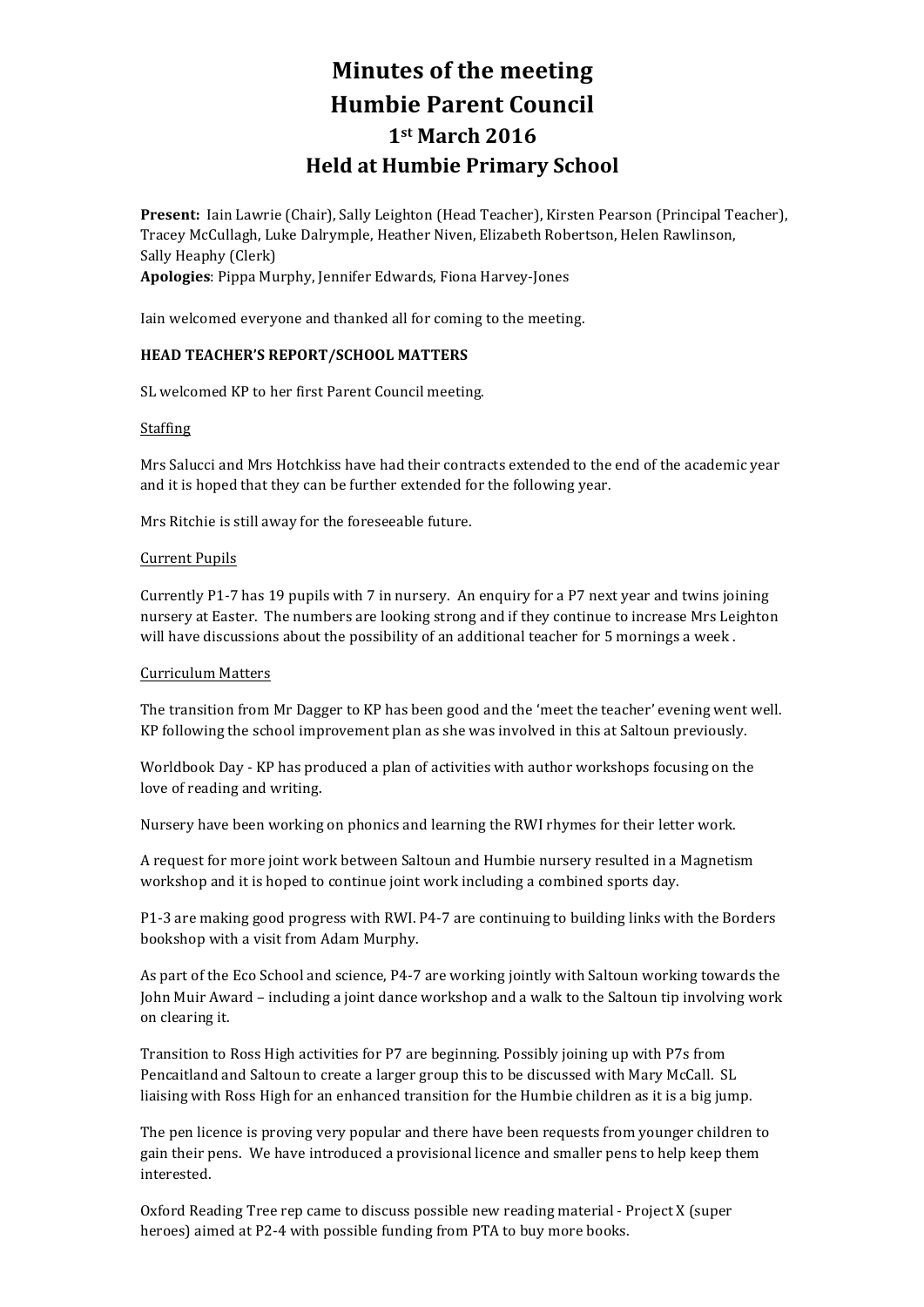PTA requested Art Project - Nigel and Pete are happy conduct a joint pupil and parent printing workshop and artwork to go on display in the Hub – funding was going to be applied for.

Luke Dalrymple discussed the plans for the Orchard, which had now secured a small area behind the school and has funding from the small fund of  $£1250$  to buy plants. There is a planned digging and planting day on  $19<sup>th</sup>$  March from 10am and it was agreed that the children would provide refreshments around 11.30-12 for those helping with the planting.

LD spoke about the ideas for the design of the planters and plants in them, which he was hoping to be managed by the children as part of an educational space  $-$  outdoor classroom. It was discussed that perhaps funding should be sort from the 'Big' community fund to facilitate an artist (possibly Michael Macmanus) to design and build the planters, SL also looking at Saltoun gardening parents – Ideas for types of planters could be looked at via places like Pishwanton woods or anywhere out and about IL to request the parent body photo and post on the FB page anything that might be suitable. The children could help produce the application to the Big Fund.

SL asked Liz if she would be interested in talking to the children about the bees she kept and to explain the reasons why they weren't suitable to have in the Orchard.

KP discussed a successful trip the Royal Observatory, and thanked PTA for funding it.

The daily mile is proving to be a success; the children walk a mile in the morning when they first arrive at school. Parents are welcome to join the walk on any morning. On  $18<sup>th</sup>$  March we are planning a joint mile with parents & nursery as part of Sport Relief.

SL suggested that P7s be invited to the next Parent Council meeting to discuss what it is like being in P7. IL to put together some questions for the children to answer any ideas for questions should be forwarded to IL and a list could be voted on.

Pitch, Pulse, Magic - for older children. Orchestral players had visited with Strings and Brass and were due to come back a  $3<sup>rd</sup>$  time. The choir started by SL will hopefully get back on track after the summer. SL was also keen for a music assembly to take place and children who learnt musical instruments out of school could come and play.

Following up on a parental enquiry SL informed Parent Council that there will be an audition next academic year for the violin - for four places from P4 onwards.

SL said there was a possibility for joining Saltoun for PE and music activities, which would give more scope for teams and choirs / musical plays etc. SL to keep parent body informed.

Mrs Anderson conducted the RSPB Big Bird watch, which is now completed.

School Camp will be P6-7 to Loch Insh near Aviemore will run from 21st- 24th March. Mrs Anderson to go. P5 to have outdoor days - SL to provide further details.

#### Future Plans

The next Community Café could celebrate the Queens  $90<sup>th</sup>$  with croquet as an idea. In the future, as an alternative to the café, the children could work alongside a chef and cook and serve a dinner to the parents.

SL had been talking to the Edinburgh Soap Company as a possible enterprise workshop for the children to make and sell the soap. The children could apply for jobs and write CVs. Helen Rawlinson offered her recruitment expertise and a jobs fair could be set up inviting parents to discuss their careers. SL and KP to discuss with the parent body.

French – there will be no assistants next year. Linda Scott from Ross High will come once a fortnight.